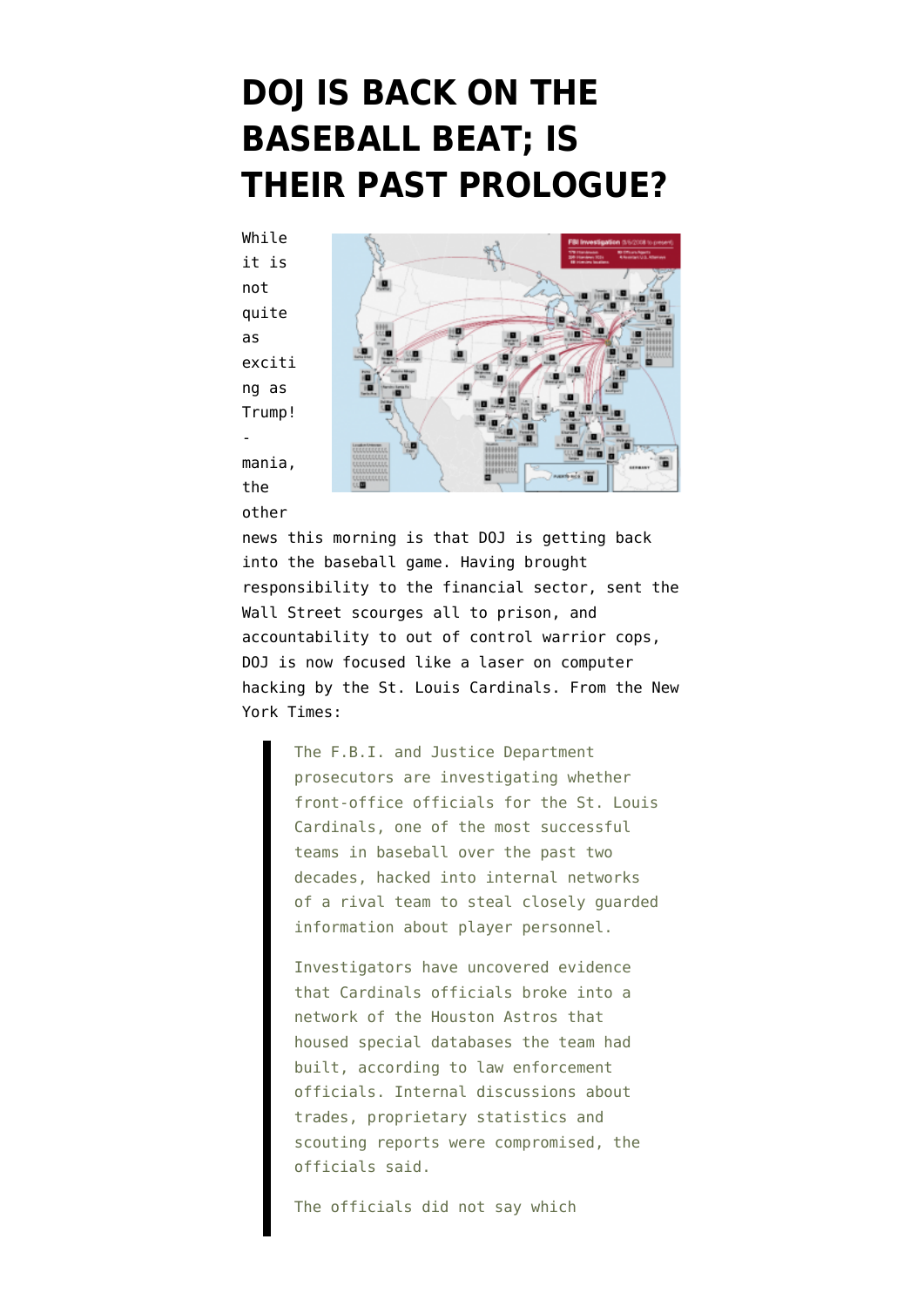employees were the focus of the investigation or whether the team's highest-ranking officials were aware of the hacking or authorized it. The investigation is being led by the F.B.I.'s Houston field office and has progressed to the point that subpoenas have been served on the Cardinals and Major League Baseball for electronic correspondence.

The attack would represent the first known case of corporate espionage in which a professional sports team hacked the network of another team. Illegal intrusions into companies' networks have become commonplace, but it is generally conducted by hackers operating in foreign countries, like Russia and China, who steal large tranches of data or trade secrets for military equipment and electronics.

Ay caramba, so the, arguably consistently best organization in MLB, the Cardinals, was hacking the consistently worst, or close thereto, team the Astros, in an effort to get ahead? Who is running the Cardinals these days, Bill Belichick? This is almost too stupid to be true, but there it is, in glaring black and white. Hard not to smell a full blown Congressional hearing inquest coming too, because that is just how they roll on The Hill. Maybe after their summer vacation.

But, all kidding aside, while the US government does not have a reputation for securing their own networks, it is scary to think what resources may be spent on what is effectively a civil matter between two baseball teams. It is always instructive to remember the ridiculous amount of time and money DOJ expended [fruitlessly pursuing Roger Clemens](https://www.emptywheel.net/tag/roger-clemens/). If you had forgotten my report on the DOJ Clemens absurdity, in its full graphical clarity, from almost exactly three years ago, click on and embiggen the graphic above, which is an official